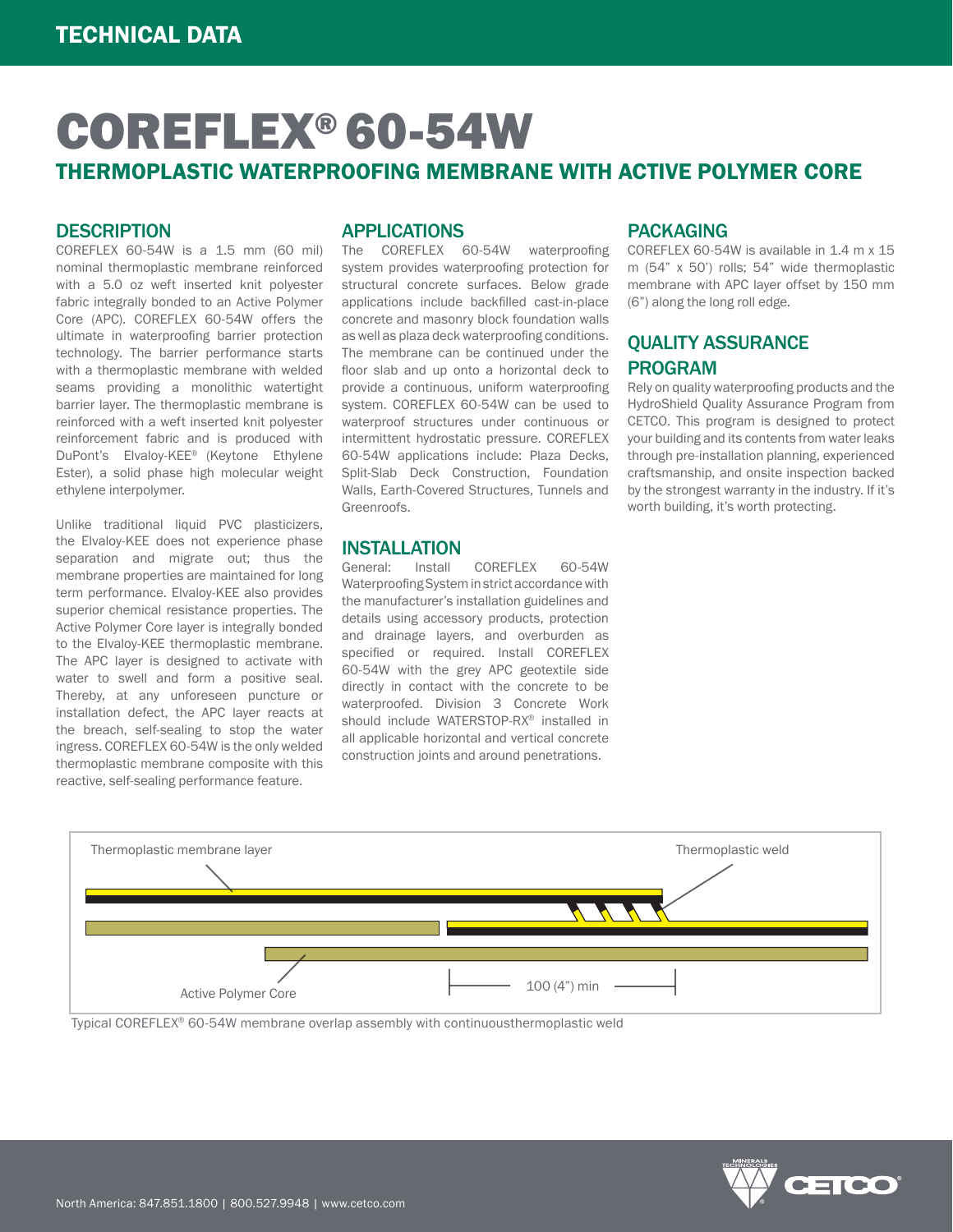## COREFLEX® 60-54W THERMOPLASTIC WATERPROOFING MEMBRANE WITH ACTIVE POLYMER CORE

| <b>TECHNICAL DATA</b>                                |                      |                                     |
|------------------------------------------------------|----------------------|-------------------------------------|
| <b>PROPERTY</b>                                      | TEST METHOD          | <b>TYPICAL VALUE</b>                |
| Membrane Composite Thickness                         | ASTM D751            | 3.8 mm (150 mil)                    |
| Hydrostatic Pressure Resistance (min 1 hr @ 100 psi) | <b>ASTM D5385</b>    | 70 m (231 ft)                       |
| <b>Puncture Resistance</b>                           | <b>ASTM D4833</b>    | 996 N (224 lbs)                     |
| Tensile Strength ASTM D751                           | ASTM D751            | 2,442 N (549 lbs)                   |
| <b>Bonded Seam Strength</b>                          | ASTM D751            | 3,136 N (705 lbs)                   |
| Peel Adhesion to Concrete                            | ASTM D903 (mod)      | 1,751 N/m (10 lbs/in)               |
| <b>Methane Permeability</b>                          | <b>ASTM D1434</b>    | 25 mL (STP)/ $m^2$ /day             |
| Oil Resistance                                       | ASTM D543            | Passed                              |
| Microorganism Resistance                             | <b>ASTM D4068-88</b> | Passed                              |
| <b>Enviromental Stress Cracking</b>                  | <b>ASTM D1693</b>    | Passed                              |
| Hydrostatic Resistance (Procedure A)                 | ASTM D751            | 754 psi (5.2 mPa)                   |
| Water Vapor Retarder                                 | <b>ASTM E1745</b>    | Class A                             |
| <b>Water Vapor Transmission</b>                      | ASTM E96             | 0.1 perms $(0.036 \text{ gr/m/hr})$ |
| Tensile Strength                                     | ASTM E154            | 68 kN/m (387 lbf/in)                |
| <b>Puncture Resistance</b>                           | <b>ASTM D1709</b>    | 5,500 grams (12.0 lbs)              |

### North America: 847.851.1800 | 800.527.9948 | www.cetco.com

#### UPDATED: SEPTEMBER 2017

© 2017 Minerals Technologies Inc.IMPORTANT: The information contained herein supersedes all previous printed versions, and is believed to be accurate and<br>product. All products are sold on the understanding that the user is

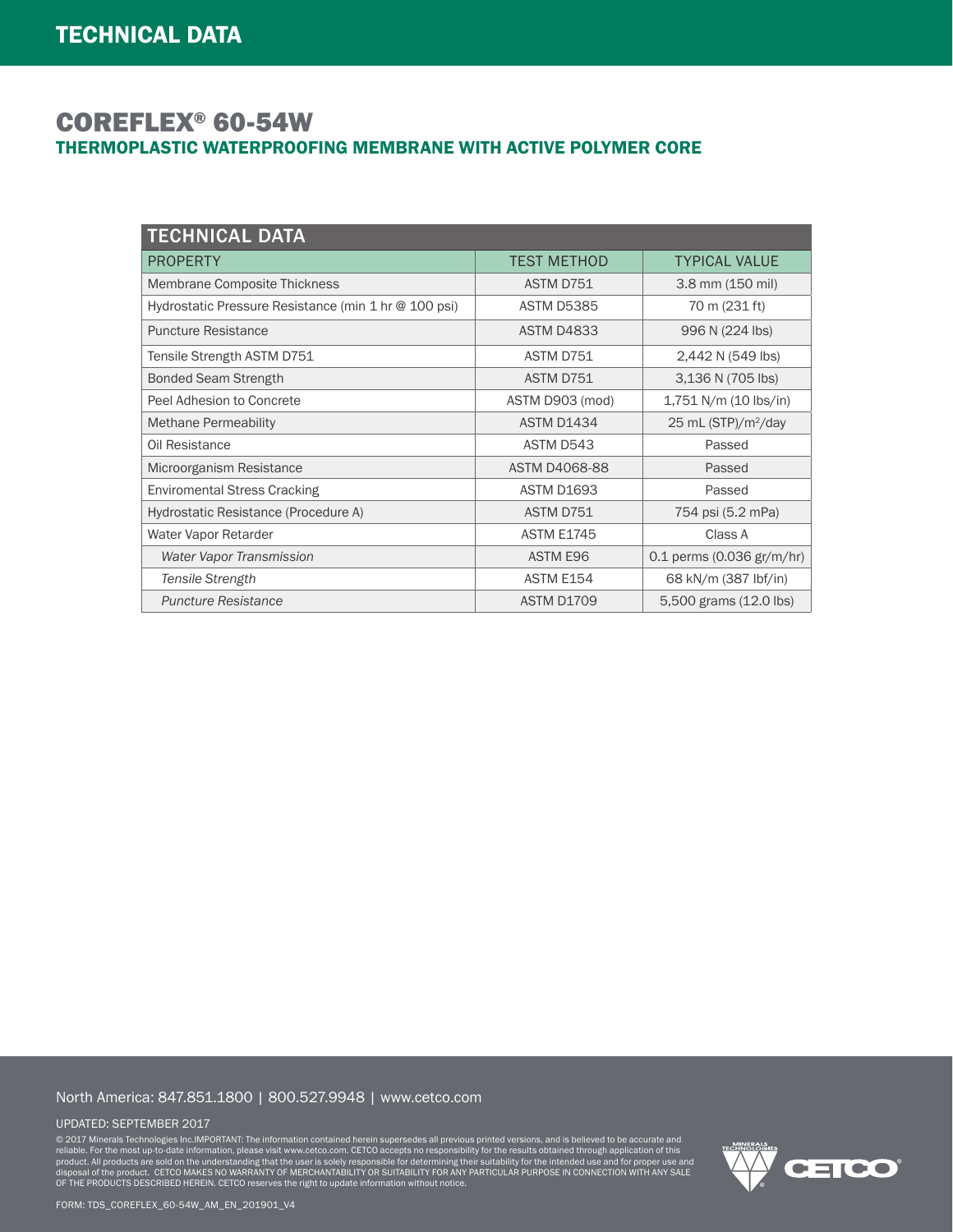# COREFLEX® 60-66W THERMOPLASTIC WATERPROOFING MEMBRANE WITH ACTIVE POLYMER CORE

### **DESCRIPTION**

COREFLEX 60-66W is a multi-component membrane consisting of an Active Polymer Core (APC) between a geotextile and a 1.5 mm (60 mil) nominal thermoplastic membrane reinforced with a 5.0 oz weft inserted knit polyester fabric. COREFLEX 60-66W offers the ultimate in waterproofing barrier protection technology. The barrier performance starts with a thermoplastic membrane with welded seams providing a monolithic watertight barrier layer. The thermoplastic membrane is reinforced with a weft inserted knit polyester reinforcement fabric and is produced with DuPont's Elvaloy-KEE® (Keytone ethylene ester), a solid phase high molecular weight ethylene interpolymer.

Unlike traditional liquid PVC plasticizers, the Elvaloy-KEE does not experience phase separation and migrate out; thus the membrane properties are maintained for long term performance. Elvaloy-KEE also provides superior chemical resistance properties. The Active Polymer Core layer is integrally bonded to the Elvaloy-KEE thermoplastic membrane. The APC layer is designed to activate with water to swell and form a positive seal. Thereby, at any unforeseen puncture or installation defect, the APC layer reacts at the breach, self-sealing to stop the water ingress. CORE-FLEX 60-66W is the only welded thermoplastic membrane composite with this reactive, self-sealing performance feature.

### APPLICATIONS

The COREFLEX 60-66W waterproofing system provides waterproofing protection for structural concrete surfaces. Below grade applications include under slab waterproofing and property line shoring walls such as soldier pile and lagging. The membrane can be continued under the floor slab and up onto a horizontal deck to provide a continuous, uniform waterproofing system. COREFLEX 60-66W can be used to waterproof structures under continuous or intermittent hydrostatic pressure. COREFLEX 60-66W applications include: Propertyline Construction, Under Slab, and Tunnel Work where the product will be installed in a blind-side condition. For all other applications, refer to the COREFLEX 60 Product Manual.

# **INSTALLATION**<br>General: Install

Install COREFLEX 60-66W Waterproofing System in strict accordance with the manufacturer's installation guidelines and details using accessory products, protection and drainage layers, and overburden as specified or required. Install COREFLEX 60-66W with the tan geotextile side facing the concrete to be poured. Division 3 Concrete Work should include WATERSTOP-RX® installed in all applicable horizontal and vertical concrete construction joints and around penetrations.

### PACKAGING

COREFLEX 60-66W is available in 1.68 m x 15 m (66" x 50') rolls; 66" wide thermoplastic membrane with APC layer offset by 150 mm (6") along both long roll edges.

### QUALITY INSURANCE PROGRAM

Rely on quality waterproofing products and the HydroShield Quality Assurance Program from CETCO. This program is designed to protect your building and its contents from water leaks through pre-installation planning, experienced craftsmanship, and onsite inspection backed by the strongest warranty in the industry. If it's worth building, it's worth protecting.



Typical COREFLEX 60-66W membrane overlap assembly with continuous thermoplastic weld